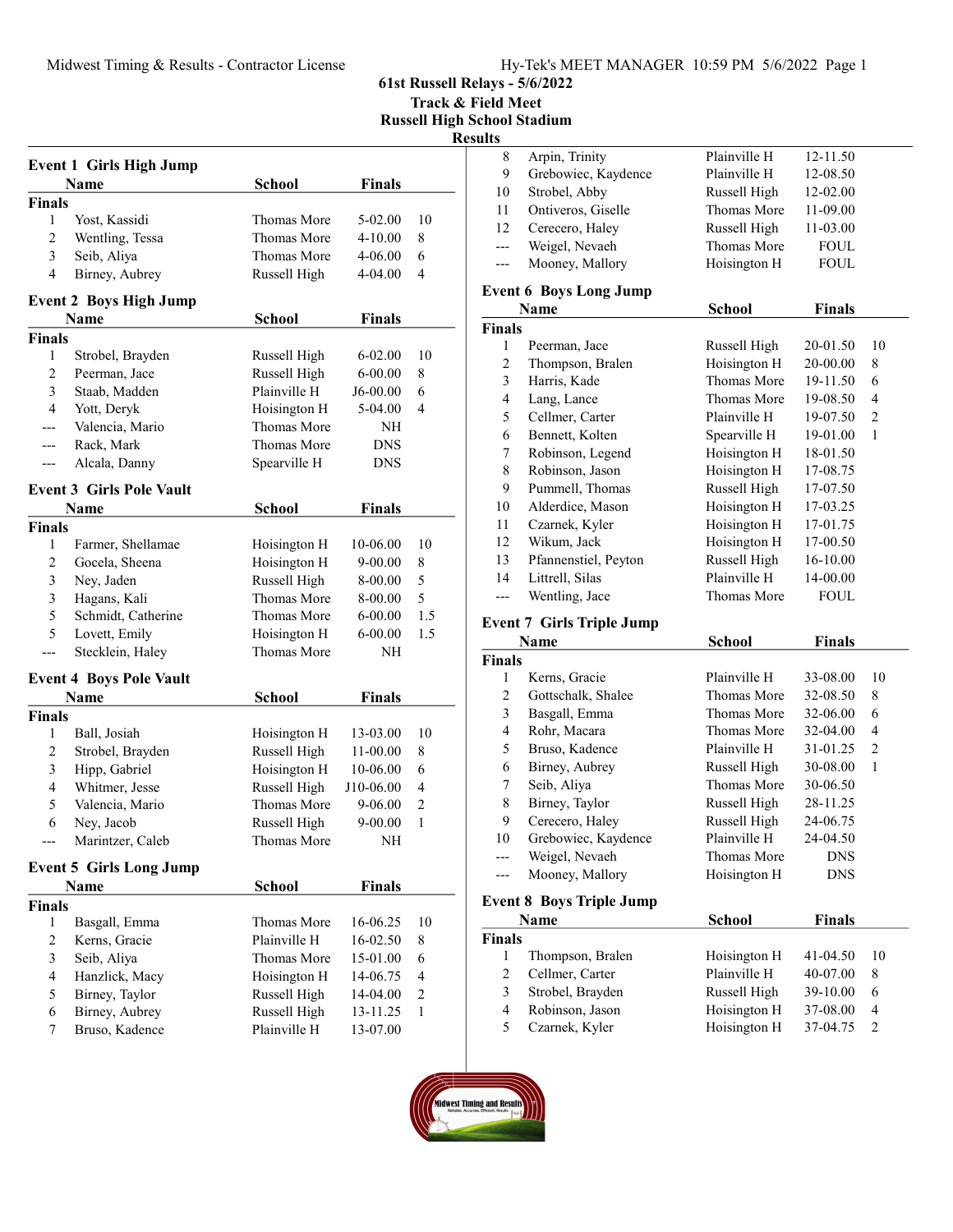| Hy-Tek's MEET MANAGER 10:59 PM 5/6/2022 Page 2 |  |  |  |
|------------------------------------------------|--|--|--|
|------------------------------------------------|--|--|--|

Track & Field Meet Russell High School Stadium

**Results** 

| Finals  (Event 8 Boys Triple Jump) |                                   |               |             |                |  |
|------------------------------------|-----------------------------------|---------------|-------------|----------------|--|
|                                    | Name                              | <b>School</b> | Finals      |                |  |
| 6                                  | Shenk, Easton                     | Spearville H  | 37-03.00    | 1              |  |
| 7                                  | Pummell, Thomas                   | Russell High  | 36-01.00    |                |  |
| 8                                  | Thompson, Brier                   | Hoisington H  | 33-09.50    |                |  |
| 9                                  | Wolf, Karter                      | Hoisington H  | 31-01.50    |                |  |
| ---                                | Wentling, Jace                    | Thomas More   | DNS         |                |  |
| ---                                | Littrell, Silas                   | Plainville H  | <b>DNS</b>  |                |  |
|                                    | <b>Event 9 Girls Discus Throw</b> |               |             |                |  |
|                                    | Name                              | <b>School</b> | Finals      |                |  |
| <b>Finals</b>                      |                                   |               |             |                |  |
| 1                                  | Rudman, Emma                      | Plainville H  | 123-03.25   | 10             |  |
| $\overline{c}$                     | Reif, Abby                        | Plainville H  | 120-01.50   | 8              |  |
| 3                                  | Stecklein, Haley                  | Thomas More   | 83-09       | 6              |  |
| 4                                  | Yost, Shyanne                     | Thomas More   | 78-11       | 4              |  |
| 5                                  | Rippie, Adison                    | Hoisington H  | 78-00       | $\mathfrak{2}$ |  |
| 6                                  | Kolbeck, Alaina                   | Spearville H  | 70-04       | 1              |  |
| 7                                  | Langholz, Hailey                  | Plainville H  | 69-02.50    |                |  |
| 8                                  | Seiler, Breanna                   | Thomas More   | 68-11       |                |  |
| 9                                  | Rincon, Erika                     | Hoisington H  | $65 - 11$   |                |  |
| 10                                 | Petersilie, Lexus                 | Hoisington H  | 64-04       |                |  |
| 11                                 | Petersilie, Hailey                | Hoisington H  | 58-07.50    |                |  |
| 12                                 | Dobson, Marlie                    | Plainville H  | 57-08       |                |  |
| 13                                 | Brewer, Livvy                     | Hoisington H  | 56-08       |                |  |
|                                    | <b>Event 10 Boys Discus Throw</b> |               |             |                |  |
|                                    | Name                              | <b>School</b> | Finals      |                |  |
| <b>Finals</b>                      |                                   |               |             |                |  |
| 1                                  | Mintz, Spencer                    | Hoisington H  | 136-05.50   | 10             |  |
| $\overline{c}$                     | Hogan, Mason                      | Plainville H  | 124-02.50   | 8              |  |
| 3                                  | Philbern, Logan                   | Hoisington H  | 120-00.50   | 6              |  |
| 4                                  | Staab, Madden                     | Plainville H  | 109-00      | 4              |  |
| 5                                  | Hoffman, Caiden                   | Hoisington H  | 108-01      | $\overline{c}$ |  |
| 6                                  | Copp, Elliott                     | Hoisington H  | 98-09       | 1              |  |
| 7                                  | Deines, Noah                      | Hoisington H  | 88-02.50    |                |  |
| 8                                  | Schellhammer, Jacob               | Spearville H  | 87-04.50    |                |  |
| 9                                  | Johnson, Drew                     | Spearville H  | 82-08.50    |                |  |
| 10                                 | Fry, Kane                         | Plainville H  | 82-01.50    |                |  |
| 11                                 | Reece, Jace                       | Hoisington H  | 81-07       |                |  |
| 12                                 | Ney, Hunter                       | Hoisington H  | 71-10.50    |                |  |
| 13                                 | Byfield, Vin                      | Russell High  | 71-06       |                |  |
| 14                                 | Andereck, Kasey                   | Hoisington H  | 65-11       |                |  |
| 15                                 | Ervin, Dax                        | Russell High  | 58-04       |                |  |
| 16                                 | Kreger, Jasper                    | Spearville H  | 54-09.50    |                |  |
| 17                                 | Throop, Hunter                    | Russell High  | 48-02.50    |                |  |
| ---                                | Bittel, Braylon                   | Plainville H  | <b>FOUL</b> |                |  |
|                                    |                                   |               |             |                |  |

|                | <b>Event 11 Girls Javelin Throw</b> |               |               |                |
|----------------|-------------------------------------|---------------|---------------|----------------|
|                | Name                                | <b>School</b> | <b>Finals</b> |                |
| <b>Finals</b>  |                                     |               |               |                |
| 1              | Hagans, Kali                        | Thomas More   | 108-10        | 10             |
| $\overline{2}$ | Strong, Sydnie                      | Hoisington H  | 85-02         | 8              |
| 3              | Dobson, Marlie                      | Plainville H  | 81-04         | 6              |
| 4              | Wentling, Tessa                     | Thomas More   | 81-01         | 4              |
| 5              | Yost, Shyanne                       | Thomas More   | 79-10         | $\overline{2}$ |
| 6              | Rippie, Adison                      | Hoisington H  | 78-00         | 1              |
|                | <b>Event 12 Boys Javelin Throw</b>  |               |               |                |
|                | Name                                | <b>School</b> | <b>Finals</b> |                |
| <b>Finals</b>  |                                     |               |               |                |
| 1              | Bittel, Braylon                     | Plainville H  | 153-07        | 10             |
| 2              | Wikum, Jack                         | Hoisington H  | 144-05        | 8              |
| 3              | Hovis, Draxtin                      | Plainville H  | 130-04        | 6              |
| 4              | Robinson, Legend                    | Hoisington H  | 107-03        | 4              |
| 5              | Gilliland, Cole                     | Hoisington H  | 105-00        | $\overline{c}$ |
| 6              | Schellhammer, Jacob                 | Spearville H  | 101-07        | 1              |
| 7              | Reece, Jace                         | Hoisington H  | 94-05         |                |
| 8              | Littrell, Silas                     | Plainville H  | 89-03         |                |
| 9              | Mota, Carlos                        |               | 85-03         |                |
|                |                                     | Hoisington H  |               |                |
|                | <b>Event 13 Girls Shot Put</b>      |               |               |                |
|                | Name                                | <b>School</b> | <b>Finals</b> |                |
| <b>Finals</b>  |                                     |               |               |                |
| 1              | Rudman, Emma                        | Plainville H  | 35-06.00      | 10             |
| 2              | Reif, Abby                          | Plainville H  | 33-08.25      | 8              |
| 3              | Strobel, Abby                       | Russell High  | 30-11.75      | 6              |
| 4              | Rippie, Adison                      | Hoisington H  | 29-11.75      | 4              |
| 5              | Brewer, Livvy                       | Hoisington H  | 29-07.50      | $\overline{2}$ |
| 6              | Petersilie, Hailey                  | Hoisington H  | 26-11.50      | 1              |
| 7              | Petersilie, Lexus                   | Hoisington H  | 26-06.00      |                |
| 8              | Kolbeck, Alaina                     | Spearville H  | 25-04.50      |                |
| 9              | Dobson, Marlie                      | Plainville H  | 23-06.25      |                |
| 10             | Seiler, Breanna                     | Thomas More   | 22-08.75      |                |
| 11             | Befort, Whitney                     | Thomas More   | 21-11.00      |                |
| 12             | Rincon, Erika                       | Hoisington H  | 19-04.75      |                |
| 13             | Leach, Anabelle                     | Thomas More   | 18-05.50      |                |
|                | Langholz, Hailey                    | Plainville H  | <b>FOUL</b>   |                |
|                |                                     |               |               |                |
|                | <b>Event 14 Boys Shot Put</b>       |               |               |                |
|                | Name                                | <b>School</b> | <b>Finals</b> |                |
| <b>Finals</b>  |                                     |               |               |                |
| 1              | Hoffman, Caiden                     | Hoisington H  | 43-10.00      | 10             |
| $\overline{c}$ | Bittel, Braylon                     | Plainville H  | 43-03.00      | 8              |
| 3              | Deines, Noah                        | Hoisington H  | 41-11.00      | 6              |
| $\overline{4}$ | Mintz, Spencer                      | Hoisington H  | 41-09.00      | $\overline{4}$ |
| 5              | Hovis, Draxtin                      | Plainville H  | 39-09.00      | $\overline{c}$ |
| 6              | Hogan, Mason                        | Plainville H  | 38-00.00      | $\mathbf{1}$   |

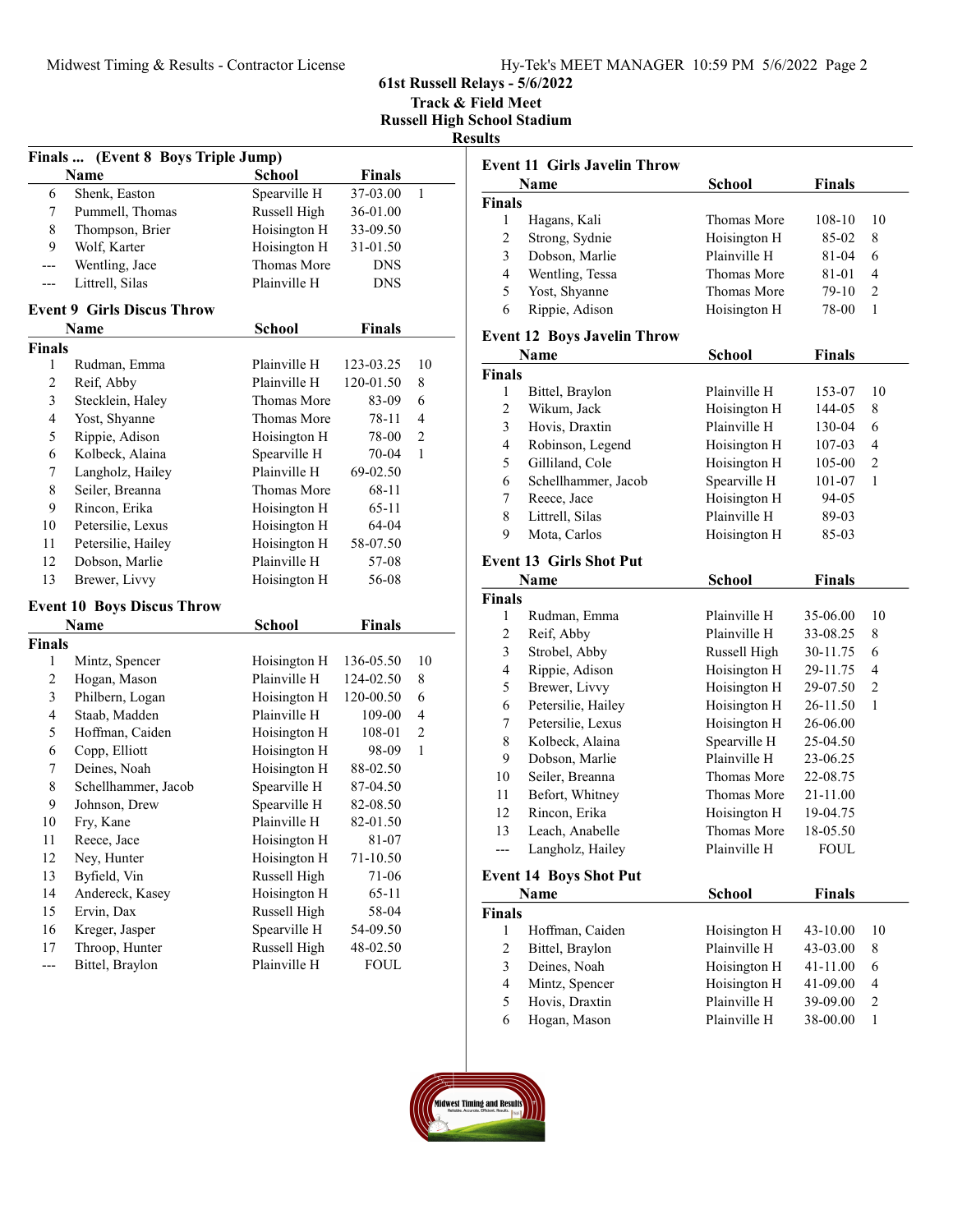|  | Hy-Tek's MEET MANAGER 10:59 PM 5/6/2022 Page 3 |  |  |
|--|------------------------------------------------|--|--|
|  |                                                |  |  |

Track & Field Meet Russell High School Stadium

**Results** 

|                         | Finals  (Event 14 Boys Shot Put)        |                                           |               |                         |
|-------------------------|-----------------------------------------|-------------------------------------------|---------------|-------------------------|
|                         | Name                                    | <b>School</b>                             | <b>Finals</b> |                         |
| 7                       | Philbern, Logan                         | Hoisington H                              | 37-11.00      |                         |
| 8                       | Whitmer, Jesse                          | Russell High                              | 36-01.00      |                         |
| 9                       | Schellhammer, Jacob                     | Spearville H                              | 35-10.00      |                         |
| 10                      | Smith, Ian                              | Hoisington H                              | 35-00.00      |                         |
| 11                      | Gilliland, Cole                         | Hoisington H                              | 32-09.00      |                         |
| 12                      | Copp, Elliott                           | Hoisington H                              | 31-08.00      |                         |
| 13                      | Johnson, Drew                           | Spearville H                              | 31-05.50      |                         |
| 14                      | Reece, Jace                             | Hoisington H                              | 31-04.00      |                         |
| 15                      | Ney, Hunter                             | Hoisington H                              | 30-03.00      |                         |
| 16                      | Byfield, Vin                            | Russell High                              | 29-09.00      |                         |
| 17                      | Binder, Braydon                         | Thomas More                               | 27-10.00      |                         |
| 18                      | Holmes, Tiernan                         | Thomas More                               | 25-07.00      |                         |
| 19                      | Ervin, Dax                              | Russell High                              | 24-06.00      |                         |
| 20                      | Andereck, Kasey                         | Hoisington H                              | 24-03.00      |                         |
| 21                      | Kreger, Jasper                          | Spearville H                              | 24-00.00      |                         |
| 22                      | Throop, Hunter                          | Russell High                              | 21-10.00      |                         |
|                         | Event 15 Girls 4x800 Meter Relay        |                                           |               |                         |
|                         | Team                                    | <b>Relay</b>                              | <b>Finals</b> |                         |
| <b>Finals</b>           |                                         |                                           |               |                         |
| 1                       | <b>Thomas More</b>                      | A                                         | 11:39.19      | 10                      |
|                         | 1) Schippers, Gracyn                    | 2) Wentling, Tessa                        |               |                         |
|                         | 3) Weber, Allison                       | 4) Lane, Emilee                           |               |                         |
| 2                       | Hoisington H                            | А                                         | 11:57.19      | 8                       |
|                         | 1) Crowdis, Kynlie                      | 2) Wyant, Jayla                           |               |                         |
|                         | 3) Petersilie, Kassy                    | 4) Kaiser, Vada                           |               |                         |
|                         |                                         |                                           |               |                         |
|                         | Event 16 Boys 4x800 Meter Relay         |                                           |               |                         |
|                         | Team                                    | <b>Relay</b>                              | <b>Finals</b> |                         |
| Finals<br>1             | Thomas More                             | A                                         | 10:14.91      | 10                      |
|                         |                                         |                                           |               |                         |
|                         | 1) Becker, Caden<br>3) Heimerman, Jacob | 2) Binder, Braydon<br>4) Marintzer, Caleb |               |                         |
| 2                       | Spearville H                            | А                                         | 10:44.06      | 8                       |
|                         | 1) Webster, Jason                       | 2) Ricke, Lawson                          |               |                         |
|                         | 3) Schellhammer, Jacob                  | 4) Cressler, Zac                          |               |                         |
| 3                       | Hoisington H                            | A                                         | 11:08.24      | 6                       |
|                         | 1) Hipp, Michael                        | 2) Jacobs, Nolan                          |               |                         |
|                         | 3) Nicholas, Braxton                    | 4) Mater, Alex                            |               |                         |
|                         | <b>Event 17 Girls 100 Meter Hurdles</b> |                                           |               |                         |
|                         | <b>Name</b>                             | <b>School</b>                             | <b>Finals</b> |                         |
| <b>Finals</b>           |                                         |                                           |               |                         |
| $\mathbf{1}$            | Gottschalk, Shalee                      | Thomas More                               | 16.51         | 10                      |
| $\overline{c}$          | Hahn, Kylee                             | Hoisington H                              | 17.11         | 8                       |
| $\mathfrak{Z}$          | Farmer, Shellamae                       | Hoisington H                              | 17.68         | 6                       |
| $\overline{\mathbf{4}}$ | Eilers, Janey                           | Plainville H                              | 18.67         | $\overline{\mathbf{4}}$ |
| 5                       | Mettling, Hallie                        | Spearville H                              | 21.02         | 2                       |
| 6                       | Strong, Sydnie                          | Hoisington H                              | 21.10         | $\mathbf{1}$            |
|                         |                                         |                                           |               |                         |

| <b>Event 18 Boys 110 Meter Hurdles</b> |                                     |                             |               |                |  |
|----------------------------------------|-------------------------------------|-----------------------------|---------------|----------------|--|
|                                        | Name                                | School                      | <b>Finals</b> |                |  |
| <b>Finals</b>                          |                                     |                             |               |                |  |
| 1                                      | Dewey, Anders                       | Plainville H                | 16.16         | 10             |  |
| $\overline{c}$                         | Ball, Josiah                        | Hoisington H                | 16.25         | 8              |  |
| 3                                      | Hipp, Gabriel                       | Hoisington H                | 18.23         | 6              |  |
| 4                                      | Doan, Grant                         | Hoisington H                | 18.58         | 4              |  |
| 5                                      | Peerman, Jace                       | Russell High                | 19.43         | $\overline{c}$ |  |
| 6                                      | Brown, A.J.                         | Plainville H                | 19.99         | 1              |  |
| 7                                      | Kraft, Teron                        | Hoisington H                | 20.01         |                |  |
| 8                                      | Thompson, Brier                     | Hoisington H                | 20.09         |                |  |
|                                        | Event 19 Girls 100 Meter Dash       |                             |               |                |  |
|                                        | Name                                | School                      | <b>Finals</b> |                |  |
| <b>Finals</b>                          |                                     |                             |               |                |  |
| 1                                      | Hanzlick, Macy                      | Hoisington H                | 13.08         | 10             |  |
| $\overline{c}$                         | Gocela, Sheena                      | Hoisington H                | 13.20         | 8              |  |
| 3                                      | Rathbun, Jada                       | Plainville H                | 13.21         | 6              |  |
| 4                                      | Merlau, Reese                       | Hoisington H                | 13.41         | 4              |  |
| 5                                      | Basgall, Emma                       | Thomas More                 | 13.45         | $\overline{c}$ |  |
| 6                                      | Reeves, Kelvie                      | Russell High                | 13.53         | 1              |  |
| 7                                      | Birney, Taylor                      | Russell High                | 13.68         |                |  |
| 8                                      | Yost, Shyanne                       | Thomas More                 | 14.03         |                |  |
| 9                                      | Bruso, Kadence                      | Plainville H                | 14.40         |                |  |
| 10                                     | Arpin, Trinity                      | Plainville H                | 14.43         |                |  |
| 11                                     | Shenk, Emily                        | Spearville H                | 14.47         |                |  |
| 12                                     | Benjamin, Mia                       | Spearville H                | 15.29         |                |  |
|                                        |                                     |                             |               |                |  |
| 13                                     | Foos, Mallorie                      | Spearville H<br>Thomas More | 15.68         |                |  |
| ---                                    | Ontiveros, Giselle                  |                             | DNS           |                |  |
| ---                                    | Nolte, Kathryn                      | Spearville H                | <b>DNS</b>    |                |  |
|                                        | <b>Event 20 Boys 100 Meter Dash</b> |                             |               |                |  |
|                                        | Name                                | School                      | <b>Finals</b> |                |  |
| <b>Finals</b>                          |                                     |                             |               |                |  |
| 1                                      | Whitmer, Jesse                      | Russell High                | 11.20         | 10             |  |
| 2                                      | Harris, Kade                        | Thomas More                 | 11.31         | 8              |  |
| 3                                      | Thompson, Bralen                    | Hoisington H                | 11.42         | 6              |  |
| 4                                      | Bennett, Kolten                     | Spearville H                | 11.53         | 4              |  |
| 5                                      | Pfannenstiel, Peyton                | Russell High                | 11.62         | $\overline{c}$ |  |
| 6                                      | Robinson, Legend                    | Hoisington H                | 11.62         | 1              |  |
| 7                                      | Alcala, Danny                       | Spearville H                | 11.77         |                |  |
| 8                                      | Lang, Lance                         | Thomas More                 | 11.77         |                |  |
| 9                                      | Alderdice, Mason                    | Hoisington H                | 11.98         |                |  |
| 10                                     | Czarnek, Kyler                      | Hoisington H                | 12.05         |                |  |
| 11                                     | Hovis, Draxtin                      | Plainville H                | 12.07         |                |  |
| 12                                     | Backhus, Camden                     | Russell High                | 12.22         |                |  |
| 13                                     | Hamilton, Ethan                     | Plainville H                | 12.40         |                |  |
| 14                                     | Smith, Ian                          | Hoisington H                | 12.45         |                |  |
| 15                                     | Thompson, Brier                     | Hoisington H                | 12.49         |                |  |
| 16                                     | Kaiser, Taylor                      | Hoisington H                | 12.54         |                |  |

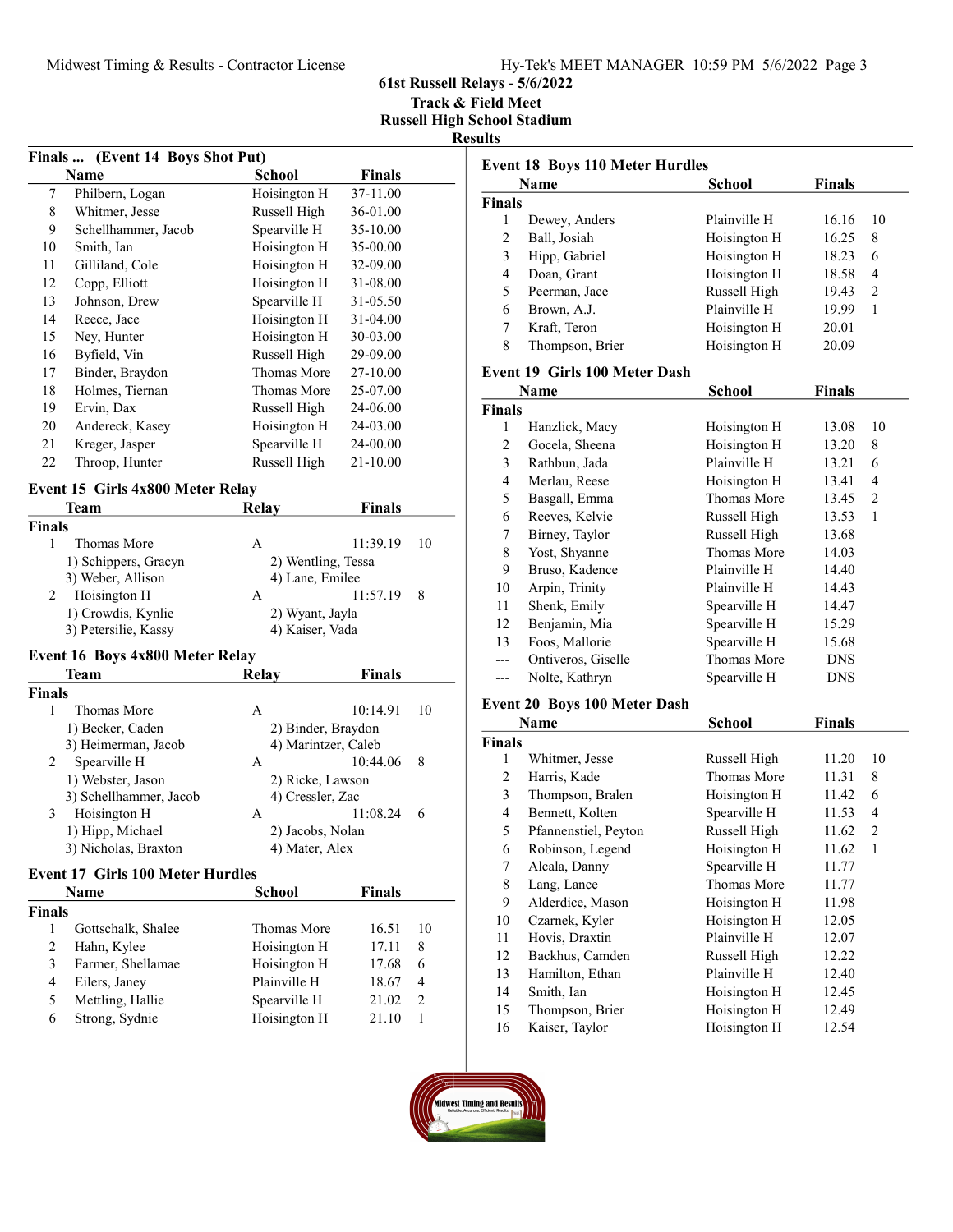| Hy-Tek's MEET MANAGER 10:59 PM 5/6/2022 Page 4 |  |  |  |
|------------------------------------------------|--|--|--|
|------------------------------------------------|--|--|--|

Track & Field Meet Russell High School Stadium

kesult

|                |                                        |                   |               | R              |
|----------------|----------------------------------------|-------------------|---------------|----------------|
|                | Finals  (Event 20 Boys 100 Meter Dash) |                   |               |                |
|                | Name                                   | <b>School</b>     | Finals        |                |
| 17             | Hornung, Austin                        | Spearville H      | 12.66         |                |
| 18             | Benjamin, Evan                         | Spearville H      | 12.74         |                |
| 19             | Koetkemeyer, Marcus                    | Russell High      | 12.87         |                |
| 20             | Holmes, Tiernan                        | Thomas More       | 13.36         |                |
| 21             | Cressler, Zac                          | Spearville H      | 13.59         |                |
| 22             | Johnson, Drew                          | Spearville H      | 15.13         |                |
| 23             | Kreger, Jasper                         | Spearville H      | 15.70         |                |
|                | Event 21 Girls 1600 Meter Run          |                   |               |                |
|                | Name                                   | <b>School</b>     | <b>Finals</b> |                |
| <b>Finals</b>  |                                        |                   |               |                |
| 1              | Crowdis, Kynlie                        | Hoisington H      | 6:02.36       | 10             |
| $\overline{2}$ | Bain, Ella                             | Thomas More       | 6:11.92       | 8              |
| 3              | Weber, Allison                         | Thomas More       | 6:20.61       | 6              |
| 4              | Sneath, MJ                             | Hoisington H      | 6:34.72       | 4              |
| 5              | Kaiser, Vada                           | Hoisington H      | 6:49.01       | $\mathfrak{2}$ |
| 6              | Befort, Whitney                        | Thomas More       | 7:15.44       | 1              |
|                | Event 22 Boys 1600 Meter Run           |                   |               |                |
|                | Name                                   | School            | <b>Finals</b> |                |
| <b>Finals</b>  |                                        |                   |               |                |
| 1              | Ricke, Corbin                          | Spearville H      | 4:51.50       | 10             |
| 2              | Doss, Ian                              | Hoisington H      | 4:54.61       | 8              |
| 3              | Tarlton, Kamden                        | Hoisington H      | 5:03.55       | 6              |
| $\overline{4}$ | Lindsey, Cameron                       | Plainville H      | 5:06.18       | 4              |
| 5              | Lewis, Elijah                          | Hoisington H      | 5:10.89       | 2              |
| 6              | Becker, Caden                          | Thomas More       | 5:21.54       | 1              |
| 7              | Stamper, Isaac                         | Plainville H      | 5:43.65       |                |
| 8              | Mater, Alex                            | Hoisington H      | 5:48.02       |                |
| 9              | Mayers, Isaiah                         | Hoisington H      | 5:48.18       |                |
| 10             | Heimerman, Jacob                       | Thomas More       | 5:50.14       |                |
| 11             | Whitten, Sam                           | Russell High      | 5:51.53       |                |
| 12             | Fry, Kane                              | Plainville H      | 6:15.18       |                |
| 13             | Koetkemeyer, Marcus                    | Russell High      | 6:23.82       |                |
| 14             | Jacobs, Nolan                          | Hoisington H      | 6:26.18       |                |
|                | Event 23 Girls 4x100 Meter Relay       |                   |               |                |
|                | Team                                   | Relay             | Finals        |                |
| <b>Finals</b>  |                                        |                   |               |                |
| 1              | Hoisington H                           | Α                 | 51.35         | 10             |
|                | 1) Gocela, Sheena                      | 2) Lovett, Emily  |               |                |
|                | 3) Merlau, Reese                       | 4) Hanzlick, Macy |               |                |
| 2              | Plainville H                           | А                 | 51.95         | 8              |
|                | 1) Brown, Zoe                          | 2) Bruso, Kadence |               |                |
|                | 3) Kerns, Gracie                       | 4) Rathbun, Jada  |               |                |
| 3              | Thomas More                            | А                 | 52.28         | 6              |
|                | 1) Gottschalk, Shalee                  | 2) Yost, Shyanne  |               |                |
|                | 3) Yost, Kassidi                       | 4) Basgall, Emma  |               |                |
|                |                                        |                   |               |                |

| 4              | Spearville H                            | A                            | 1:00.86                 | 4              |
|----------------|-----------------------------------------|------------------------------|-------------------------|----------------|
|                | 1) Benjamin, Mia                        | 2) Foos, Mallorie            |                         |                |
|                | 3) Nolte, Kathryn                       | 4) Shenk, Emily              |                         |                |
|                | <b>Event 24 Boys 4x100 Meter Relay</b>  |                              |                         |                |
|                | Team                                    | <b>Relay</b>                 | <b>Finals</b>           |                |
| <b>Finals</b>  |                                         |                              |                         |                |
| 1              | Russell High School                     | А                            | 44.77                   | 10             |
|                | 1) Strobel, Brayden                     |                              | 2) Pfannenstiel, Peyton |                |
|                | 3) Ney, Jacob                           | 4) Whitmer, Jesse            |                         |                |
| 2              | Spearville H                            | А                            | 45.45                   | 8              |
|                | 1) Benjamin, Evan                       | 2) Baugh, Ayden              |                         |                |
|                | 3) Alcala, Dereck                       | 4) Bennett, Kolten           |                         |                |
| 3              | Plainville H                            | А                            | 45.58                   | 6              |
|                | 1) Brown, A.J.                          | 2) Dewey, Anders             |                         |                |
|                | 3) Cellmer, Carter                      | 4) Hamilton, Ethan           |                         |                |
| 4              | Hoisington H                            | A                            | 47.25                   | 4              |
|                | 1) Alderdice, Mason                     | 2) Doan, Grant               |                         |                |
|                | 3) Robinson, Jason                      | 4) Smith, Ian                |                         |                |
|                | <b>Event 25 Girls 400 Meter Dash</b>    |                              |                         |                |
|                | Name                                    | School                       | <b>Finals</b>           |                |
| <b>Finals</b>  |                                         |                              |                         |                |
| 1              | Reeves, Kelvie                          | Russell High                 | 1:05.02                 | 10             |
| $\overline{c}$ | Rohr, Macara                            | Thomas More                  | 1:05.19                 | 8              |
| 3              | Schippers, Gracyn                       | Thomas More                  | 1:06.60                 | 6              |
| 4              | Ney, Jaden                              | Russell High                 | 1:06.73                 | 4              |
|                | Event 26 Boys 400 Meter Dash            |                              |                         |                |
|                | <b>Name</b>                             | School                       | <b>Finals</b>           |                |
| <b>Finals</b>  |                                         |                              |                         |                |
| 1              | Ney, Jacob                              | Russell High                 | 54.28                   | 10             |
| $\overline{c}$ | Baugh, Ayden                            | Spearville H                 | 55.87                   | 8              |
| 3              | Backhus, Camden                         | Russell High                 | 57.78                   | 6              |
| 4              | Shenk, Easton                           | Spearville H                 | 58.70                   | 4              |
| 5              | Reif, Brady                             | Hoisington H                 | 59.50                   | $\overline{c}$ |
| 6              | Binder, Braydon                         | Thomas More                  | 59.63                   | 1              |
| 7              | Valencia, Mario                         | Thomas More                  | 1:00.42                 |                |
| 8              | Lewis, Elijah                           | Hoisington H                 | 1:01.07                 |                |
| 9              | Cressler, Zac                           | Spearville H                 | 1:04.57                 |                |
| 10             | Webster, Jason                          | Spearville H                 | 1:08.02                 |                |
| 11             | Jang, Jin                               | Thomas More                  | 1:08.21                 |                |
|                |                                         |                              |                         |                |
|                | <b>Event 27 Girls 300 Meter Hurdles</b> |                              |                         |                |
|                | Name                                    | <b>School</b>                | <b>Finals</b>           |                |
| <b>Finals</b>  | Farmer, Shellamae                       |                              |                         | 10             |
| 1<br>2         |                                         | Hoisington H                 | 51.91<br>52.61          |                |
| 3              | Hahn, Kylee                             | Hoisington H                 |                         | 8              |
|                | Brown, Zoe<br>Eilers, Janey             | Plainville H<br>Plainville H | 52.69<br>56.20          | 6<br>4         |
| $\overline{4}$ |                                         |                              |                         |                |

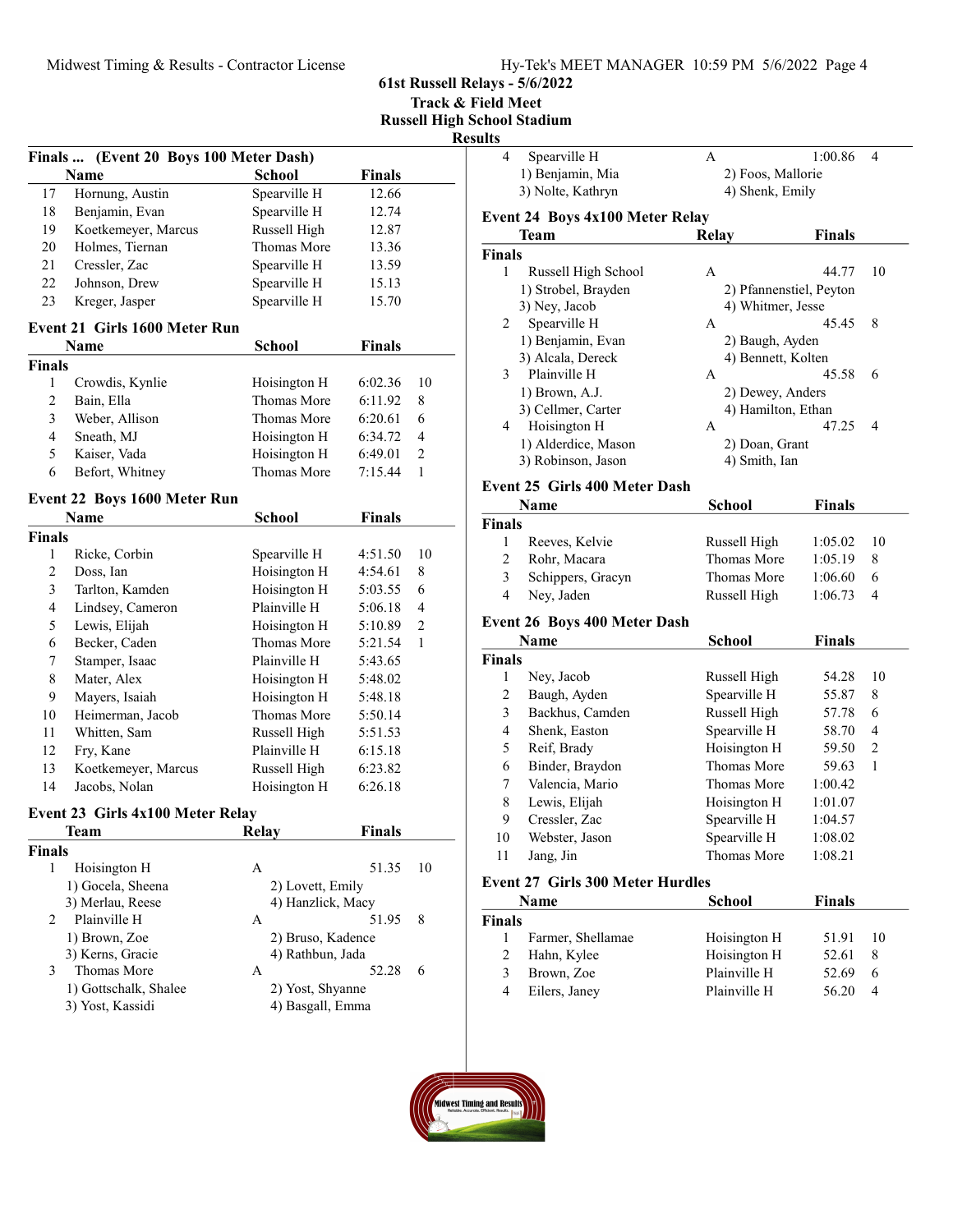#### Midwest Timing & Results - Contractor License Hy-Tek's MEET MANAGER 10:59 PM 5/6/2022 Page 5

61st Russell Relays - 5/6/2022

Track & Field Meet Russell High School Stadium

Result

|                | <b>Event 28 Boys 300 Meter Hurdles</b> |               |               |    |
|----------------|----------------------------------------|---------------|---------------|----|
|                | Name                                   | School        | <b>Finals</b> |    |
| <b>Finals</b>  |                                        |               |               |    |
| 1              | Ball, Josiah                           | Hoisington H  | 41.92         | 10 |
| $\overline{c}$ | Lang, Lance                            | Thomas More   | 45.02         | 8  |
| 3              | Yott, Deryk                            | Hoisington H  | 45.73         | 6  |
| 4              | Thompson, Brier                        | Hoisington H  | 48.02         | 4  |
| 5              | Kraft, Teron                           | Hoisington H  | 48.24         | 2  |
| 6              | Brown, A.J.                            | Plainville H  | 48.78         | 1  |
| 7              | Doan, Grant                            | Hoisington H  | 49.81         |    |
| 8              | Hipp, Gabriel                          | Hoisington H  | 49.90         |    |
|                | <b>Event 29 Girls 800 Meter Run</b>    |               |               |    |
|                | Name                                   | <b>School</b> | <b>Finals</b> |    |
| <b>Finals</b>  |                                        |               |               |    |
| 1              | Lane, Emilee                           | Thomas More   | 2:33.59       | 10 |
| $\overline{c}$ | Crowdis, Kynlie                        | Hoisington H  | 2:35.62       | 8  |
| 3              | Schippers, Gracyn                      | Thomas More   | 2:57.13       | 6  |
| 4              | Kaiser, Vada                           | Hoisington H  | 2:57.57       | 4  |
| 5              | Schwartz, Paige                        | Hoisington H  | 3:03.55       | 2  |
| ---            | Weber, Allison                         | Thomas More   | <b>DNS</b>    |    |
| ---            | Ney, Jaden                             | Russell High  | <b>DNS</b>    |    |
|                | Event 30 Boys 800 Meter Run            |               |               |    |
|                | Name                                   | <b>School</b> | <b>Finals</b> |    |
| <b>Finals</b>  |                                        |               |               |    |
| 1              | Doss, Ian                              | Hoisington H  | 2:11.72       | 10 |
| 2              | Brin, Brandon                          | Plainville H  | 2:12.72       | 8  |
| 3              | Wolf, Karter                           | Hoisington H  | 2:14.06       | 6  |
| 4              | Lindsey, Cameron                       | Plainville H  | 2:20.98       | 4  |
| 5              | Tarlton, Kamden                        | Hoisington H  | 2:22.79       | 2  |
| 6              | Lampert, Tyler                         | Russell High  | 2:26.14       | 1  |
| 7              | Binder, Braydon                        | Thomas More   | 2:26.77       |    |
| 8              | Becker, Caden                          | Thomas More   | 2:28.25       |    |
| 9              | Ricke, Lawson                          | Spearville H  | 2:32.22       |    |
| 10             | Andereck, Kasey                        | Hoisington H  | 2:34.01       |    |
| 11             | Lewis, Elijah                          | Hoisington H  | 2:35.69       |    |
| 12             | Heimerman, Jacob                       | Thomas More   | 2:36.91       |    |
| 13             | Whitten, Sam                           | Russell High  | 2:44.17       |    |
| 14             | Hipp, Michael                          | Hoisington H  | 2:46.48       |    |
| 15             | Mayers, Isaiah                         | Hoisington H  | 2:47.01       |    |
| 16             | Koetkemeyer, Marcus                    | Russell High  | 2:47.05       |    |
| 17             | Jacobs, Nolan                          | Hoisington H  | 2:48.60       |    |
| 18             | Nicholas, Braxton                      | Hoisington H  | 2:49.40       |    |
| ---            | Ricke, Corbin                          | Spearville H  | <b>DNS</b>    |    |
|                | <b>Event 31 Girls 200 Meter Dash</b>   |               |               |    |
|                | Name                                   | <b>School</b> | <b>Finals</b> |    |
| <b>Finals</b>  |                                        |               |               |    |
| $\mathbf{1}$   | Hanzlick, Macy                         | Hoisington H  | 26.48         | 10 |
|                |                                        |               |               |    |

| ts  |                     |              |            |                |  |
|-----|---------------------|--------------|------------|----------------|--|
| 2   | Yost, Kassidi       | Thomas More  | 26.93      | 8              |  |
| 3   | Rathbun, Jada       | Plainville H | 27.24      | 6              |  |
| 4   | Merlau, Reese       | Hoisington H | 27.36      | $\overline{4}$ |  |
| 5   | Gocela, Sheena      | Hoisington H | 27.69      | 2              |  |
| 6   | Brown, Zoe          | Plainville H | 27.97      | 1              |  |
| 7   | Hahn, Kylee         | Hoisington H | 29.60      |                |  |
| 8   | Arpin, Trinity      | Plainville H | 30.17      |                |  |
| 9   | Seib, Aliya         | Thomas More  | 30.34      |                |  |
| 10  | Shenk, Emily        | Spearville H | 31.70      |                |  |
| 11  | Grebowiec, Kaydence | Plainville H | 31.92      |                |  |
| 12  | Benjamin, Mia       | Spearville H | 32.41      |                |  |
| 13  | Mettling, Hallie    | Spearville H | 34.47      |                |  |
| 14  | Schmidt, Catherine  | Thomas More  | 37.10      |                |  |
| --- | Rohr, Macara        | Thomas More  | <b>DNS</b> |                |  |
|     | Reeves, Kelvie      | Russell High | DNS        |                |  |
|     |                     |              |            |                |  |

#### Event 32 Boys 200 Meter Dash

|                | Name                 | School       | <b>Finals</b> |              |
|----------------|----------------------|--------------|---------------|--------------|
| <b>Finals</b>  |                      |              |               |              |
| 1              | Harris, Kade         | Thomas More  | 22.89         | 10           |
| 2              | Bennett, Kolten      | Spearville H | 23.45         | 8            |
| 3              | Thompson, Bralen     | Hoisington H | 23.75         | 6            |
| $\overline{4}$ | Pfannenstiel, Peyton | Russell High | 23.79         | 4            |
| 5              | Ney, Jacob           | Russell High | 23.98         | 2            |
| 6              | Robinson, Legend     | Hoisington H | 24.09         | $\mathbf{1}$ |
| 7              | Backhus, Camden      | Russell High | 24.43         |              |
| 8              | Czarnek, Kyler       | Hoisington H | 24.67         |              |
| 9              | Hamilton, Ethan      | Plainville H | 24.76         |              |
| 10             | Smith, Ian           | Hoisington H | 25.42         |              |
| 11             | Reif, Brady          | Hoisington H | 25.58         |              |
| 12             | Benjamin, Evan       | Spearville H | 25.75         |              |
| 13             | Hornung, Austin      | Spearville H | 25.87         |              |
| 14             | Kaiser, Taylor       | Hoisington H | 25.94         |              |
| 15             | Mota, Carlos         | Hoisington H | 26.26         |              |
| 16             | Holmes, Tiernan      | Thomas More  | 27.16         |              |
| 17             | Littrell, Silas      | Plainville H | 27.46         |              |
| 18             | Jang, Jin            | Thomas More  | 29.55         |              |
| 19             | Kreger, Jasper       | Spearville H | 31.74         |              |
| 20             | Koetkemeyer, Marcus  | Russell High | 34.63         |              |
| ---            | Shenk, Easton        | Spearville H | <b>DNS</b>    |              |
|                |                      |              |               |              |

### Event 33 Girls 3200 Meter Run

|               | <b>Name</b>        | <b>School</b> | <b>Finals</b> |    |
|---------------|--------------------|---------------|---------------|----|
| <b>Finals</b> |                    |               |               |    |
|               | Bain, Ella         | Thomas More   | 14:06.07      | 10 |
| 2             | Petersilie, Kassy  | Hoisington H  | 15:05.50      | 8  |
| 3             | Dickman, Elizabeth | Thomas More   | 15:12.22      | 6  |
| 4             | Wyant, Jayla       | Hoisington H  | 15:21.82      | 4  |
| 5             | Sneath, MJ         | Hoisington H  | 15:52.66      |    |